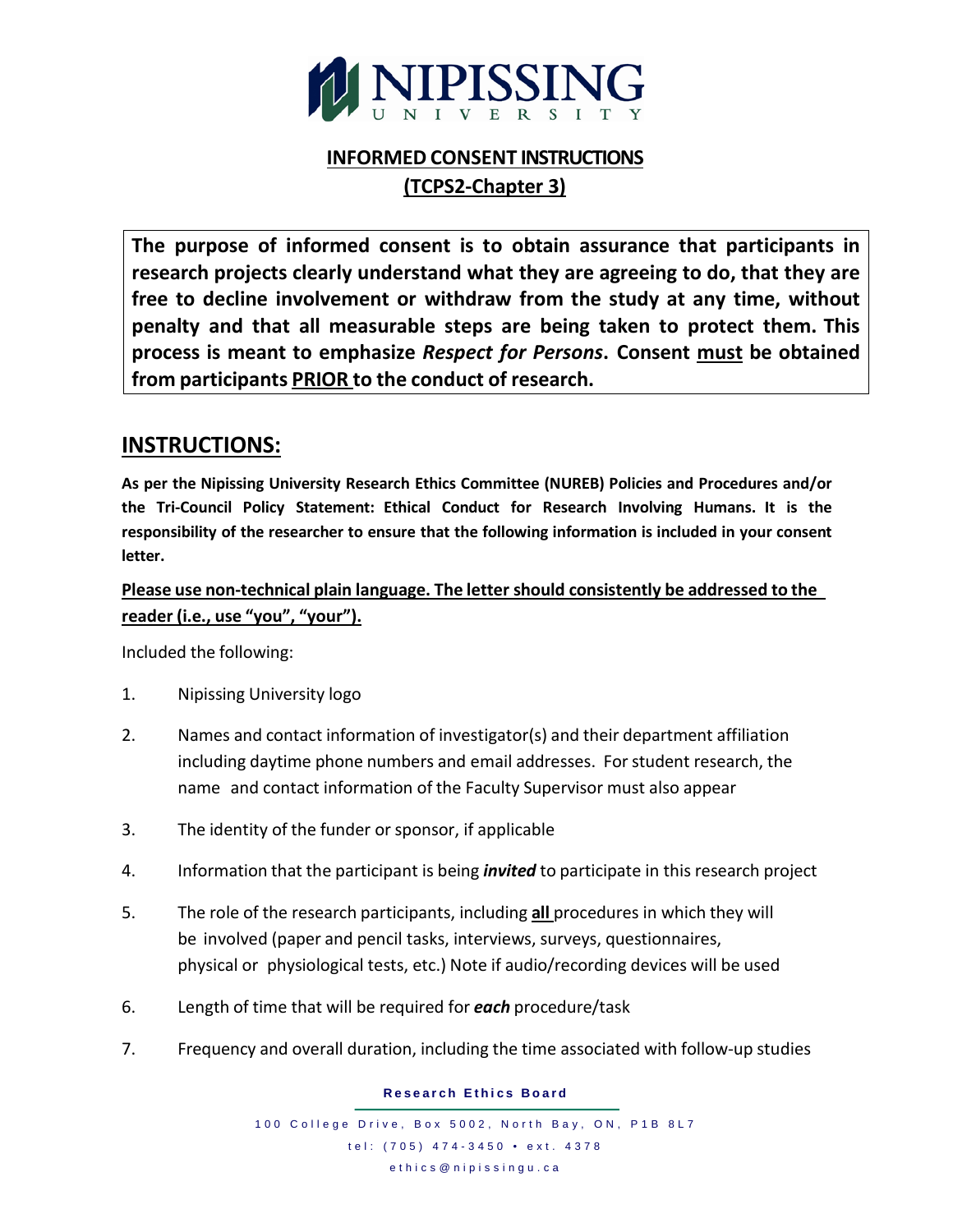

- 8. The measures which you propose for providing feedback to research participants concerning the outcome of the research and any foreseeable secondary uses of the data (e.g., other studies, publications etc.)
- 9. A plain language description of all reasonably foreseeable risks (physical risks, discomforts or inconvenience as well as any psychological or social discomforts) that may be associated with participation in the research. If none, a statement that there are no known risks to participating in the study
- 10. Benefits to the research participants from their participation in the project
- 11. Benefits to society or to the advancement of knowledge from their participation
- 12. If incentives, remuneration, or compensation of any form will be offered to participants, provide full details regardless of whether or not you are providing compensation
- 13. Describe the level of privacy, confidentiality and/or anonymity promised to participants
- 14. A statement to the effect that, by consenting, participants have not waived any rights to legal recourse in the event of research-related harm
- 14. *Right to withdraw* at any time without penalty or consequence; Participants are under no obligation to participate; are free to withdraw at any time without prejudice to pre-existing entitlements
- 15. **For focus groups**, a statement that confidentiality cannot be guaranteed if participants choose to speak outside the context of the research
- 16. **The Ethics Clearance statement:** *This study has been reviewed and received ethics clearance through Nipissing University's Research Ethics Board. If you have questions regarding your rights as a research participant, contact: Research Coordinator, Nipissing University, 100 College Drive, North Bay, ON P1B 8L7 or [ethics@nipissingu.ca.](mailto:ethics@nipissingu.ca)*

**Research Ethics Board**

100 College Drive, Box 5002, North Bay, ON, P1B 8L7 tel: (705) 474 - 3450 • ext. 4378 ethics@nipissingu.ca